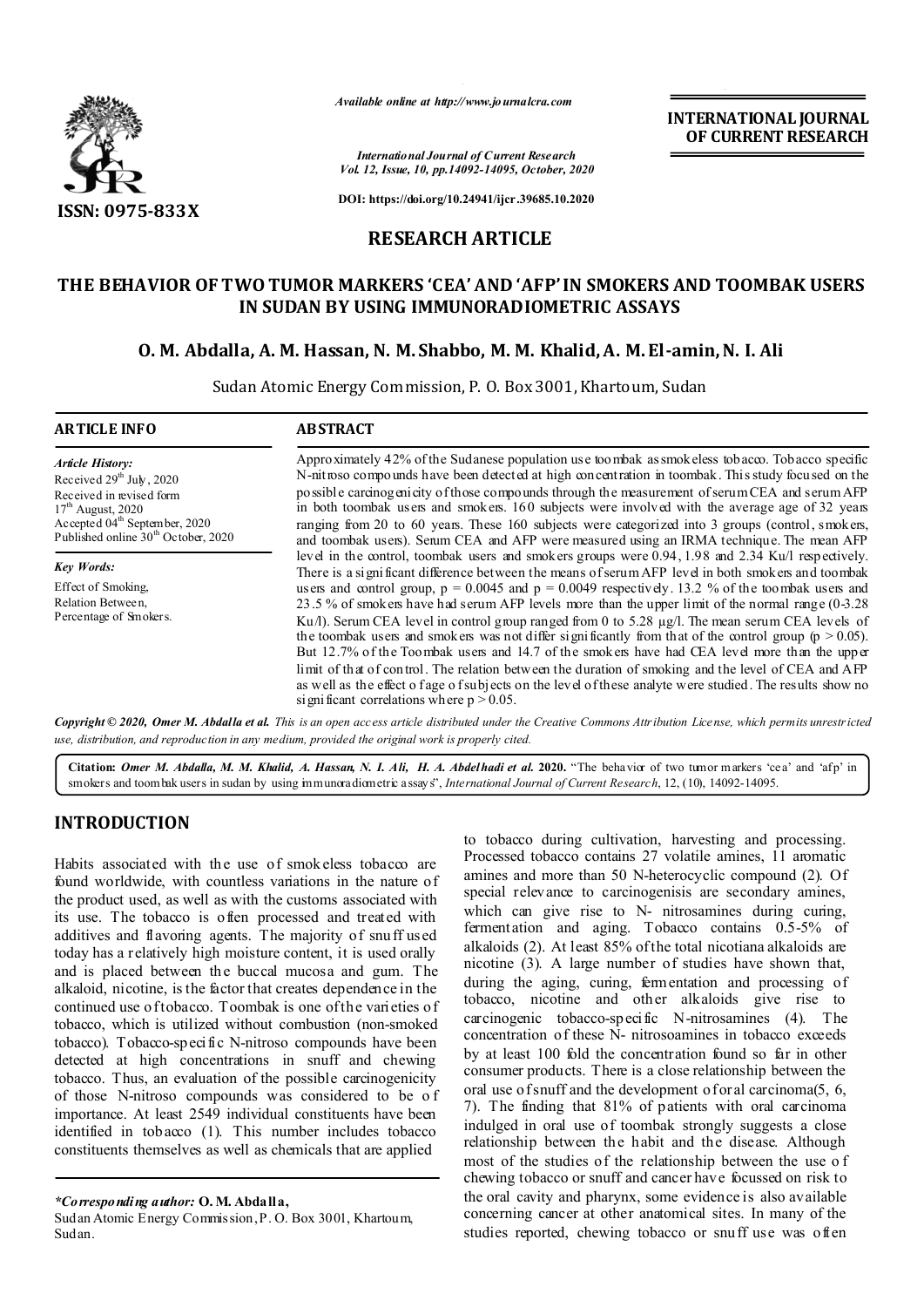only one of many potential risk factors considered. In the majority of studies carried out in British coal miners, Danish patients and Swedes on oral precancerous l esions, which are a generalized, state associated with a significantly increased risk o f cancer, the p revalence o f o ral leukoplakia among the total population examined was 3.6% (8). The concept o f leukoplakia as a precancerous lesion is based on the findings: 1) of a significant number of oral carcinomas associated with a pre-existing area of leukoplakia; and 2) that some leukoplakias appear to undergo malignant transformation.

Among women, use of chewing tobacco or snuff was associated with cervical cancer (9), and significantly lowers birth weight by an average of 395.3g (10). Delay in diagnosis of such cases, allows tumors to invade deep into local structures and spread to regional lymph nodes in the neck, resulting in this high mortality, so we should think in prevention by early detection to reduce morbidity and mortality. Studies revealed that, smoking is one of the causative agents of lung and other cancers. Some authors found a significantly increased  $(p< 0.001)$  CEA levels in smoker's sera as compared to the non-smokers  $(11)$ 

**Objective:** The aim of this study is to evaluate the level of the CEA and AFP in Sudanese smokers and toombak users for early detection of oral cancer and other site cancers.

**Subjects, material and methods:** In this study 160, Sudanese male were involved with an average age of 32 years ranging from 20 to 60 years. This number was divided into 3 groups. T hese groups are smokers, toombak users and control. T hree to Five ml of blood w ere collected from each person. T he serum was separated and stored below –20 Cº.

**Assay method:** The assay method used in this study was the immunoradiometric assay, which uses a solid-phase antibody, and  $I^{125}$  radio-labeled antibody as tracer. The reagents for these assays were brought from NETRIA, London. The minimal detectable dose for CEA assay was 3  $\mu$ g/l and for AFP was 1.0 ku/l. Computer software for statistic (Microcal.Org) was used for the analysis of data.

#### **RESULTS**

**Table 1. Levels of AFP and CEA in different groups**

|                                      | Control   | <b>Smokers</b> | Toom bak users |
|--------------------------------------|-----------|----------------|----------------|
| AFP                                  |           |                |                |
| Mean in ku/l                         | 0.94      | 2.34           | 1.98           |
| SD.                                  | 1.17      | 2.91           | 2.159          |
| Range                                | $0-4.87$  | $0-14.26$      | $0-11.49$      |
| <b>CEA</b>                           |           |                |                |
| $\overline{\text{Mean}}$ in $\mu$ g/ | 2.035     | 2.68           | 2.88           |
| SD                                   | 1.6       | 2.2            | 2.6            |
| Range                                | $0 - 6.1$ | $0 - 8.37$     | $0-14.4$       |
|                                      | 50        | 50             | 50             |

AFP: Calculation of the reference range was performed using the mean  $\pm$  2SD and it was found to be from 0 to 3.28 Ku/l. Comparing the mean serum AFP in the control group to that of smokers and toombak users revealed a significant difference, where  $p = 0.0045$  and  $p = 0.0049$  respectively. 13.2% of the toombak users and 23.5 % of smokers have had AFP level more than the upp er limit of the normal range (0- 3.28 Ku/l). Fig. (1)



**Fig. (1) Percentage of smokers and toombak users having AFP more than the upper limit of the normal range**



**Fig. (2), Percentage of smokers and toombak users having CEA more than the upper limit of the normal range**



**Fig. (3) The effect of smoking duration on serum AFP**

**CEA:** Comparing serum CEA level of the toombak users and smokers to that of the control group, the means were not significantly different at 0.05 level, although 12.5 % of the toombak users and 14.7 % of the smokers had have CEA levels more than the upper limit of the reference value (Fig. 2).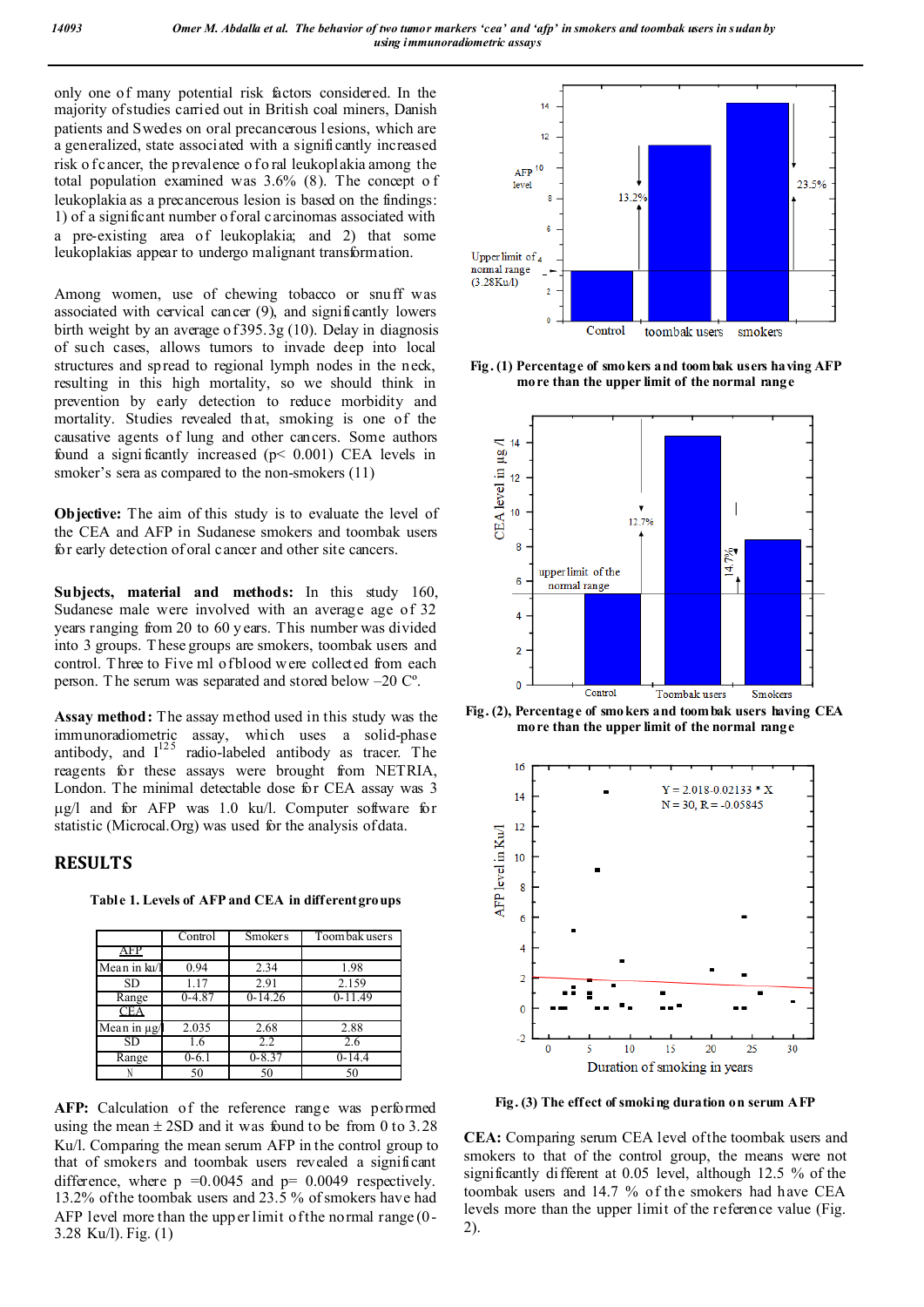Fig. (3) and Fig. (4) show the effect of the duration o f smoking on AFP and CEA levels. The correlation coefficients were –0.058 and 0.0326 respectively. The relation between the age of smokers and the levels of AFP and CEA was studied (Fig. 5 & 6). The correlation coefficient was 0.07 and 0.01 respectively.



**Fig. (4) Eff ect of smoking duration on serum CEA level**



**Fig. (5) The relation between the level of AFP and subject's age in control group**



**Fig. (6) Relation between the level of CEA and subject's age in control group**

#### **DISCUSSION**

This study was performed in Sudanese popul ation where the habit of using toombak is widely common among males. Toombak has been shown to contain carcinogens such as Nnitrosamines, which are derived from tobacco. Saliva of snuff dippers was also found to contain a significant amount of nitrosamines (Hoffman and Adams, 1981) therefore ensuring prolonged exposure of the oral mucosato the carcinogens in the absence of snuff. The possibility of the relationship between toombak and oral carcinoma is strengthened by the close association o f the tumor site with the area in which the snuff was habitually placed- notably the anterior oral region in males (Elbeshir et al., 1989). Since the CEA was known to be an associate marker for a variety of tumors and the AFP concentration is increased in different malignant tumors as well as in benign tumors, both CEA and AFP were measured to examine for the effect of smoking and using toombak.

Although smoking cigarette was known to cause signi ficant elevation in the level of CEA, here it was observed that, there was slightly increase in the level of CEA. This is may be due to that, smoking cigarette is not a common habit among Sudanese population. Sudanese are not heavily smokers, where most of them smoke 8 cigarette/day in average and even for short period of time ranged from 2 to 10 years except for some few cases smokes for more than 30 years. Smoking and using toombak were found to be a causative agents of increased AFP level in serum. The age and the duration of smoking had nothing to do with the level of both CEA and AFP in the control group. Putting in mind that, CEA and AFP are not sensitive markers for di agnosing both abnormalities i.e. diseases caused by the two habits. Some might found serious effects caused by the two habits (toombak and smoking) if investigated through other procedures, like cytological techniques.

#### **REFERENCES**

- 1 Dube, M.F. and Green, C.R. 1982 Methods of collection of smokes for analytical purposes. *Rec. Ad. Tobacco Sci.,* 8, 42-102
- 2 Schmeltz, I. and Hoffmann, D. 1977 Nitrogencontaining compounds in tobacco and tobacco smoke. Chem. Rev., 77,295-311
- 3 Piade, J.J. and Hoffmann, D. 1980 Chemical studies on tobacco smoke. LXVII. Quantitative determination of alkaloids in tobacco by liquid chromatography. J. liq. Chromatogr., 3, 1505-1515
- 4 Hoffman, D., Brunneman, K.D., Adams, J. D. and Hecht, S.S. 1984 Formation and analysis of Nnitrosamines in tobacco products and their endogenous formation in consumers. IARC Scientific Publications No 57, PP 743-762.
- 5 Axell T., Mornstad H., Sundstroem B. 1978. Snuff and cancer of the oral cavity- a retrospective study. Lakartidningen, 75, 2224.
- 6 Winn D. M., Blot W. J., Shy C. M., Pickle L. W., Toledo A., Fraumeni J. F., Jr. 1981. Snuff dipping and oral cancer among women in the southern United States. New England Journal of Medicine, 304, 745.
- 7 Salem G., Juhl R., Schidt T. 1984. Oral malignant and premalignant changes in ' shammal from the Gizan